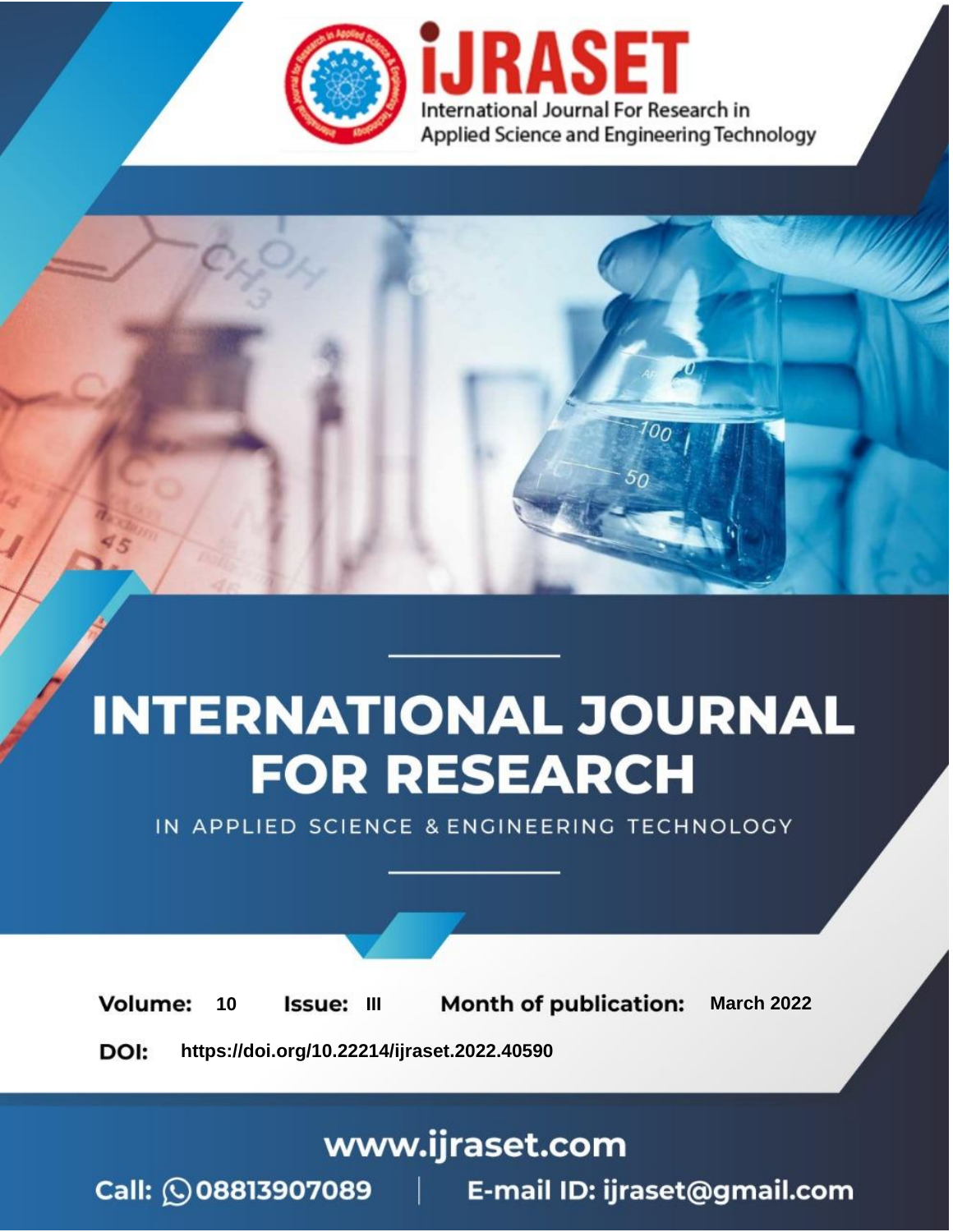

### **A Review Paper on Retina Based Cursor Movement Control**

Miss. Aliya Anam Shoukat Ali<sup>1</sup>, Dr. V. K. Shandilya<sup>2</sup>

*<sup>1</sup> PG Scholar, <sup>2</sup> Professor and Head, Computer Science & Engineering, Sipna College of Engineering And Technology, Amravati, Maharashtra, INDIA*

*Abstract: In this paper a new system exists which uses human iris for computer interaction. With vast development in recent technologies, modern computing systems are becoming more flexible. Modern computers are capable of processing millions of instructions per second. In such situation, traditional input devices such as mouse or keyboard are relatively slow. This can overcome by human interaction with the computers.* 

*With the innovation and development in technologies, motion sensors are capable of capturing positions and natural movement of human body. Due to this a new way for interacting with computers is possible. Hence keeping all this in mind, we propose a system, which is untouched & fast communication system. The system would be capable of capturing eyeball movements which is responsible for* 

*Controlling the cursor. The system processes the data from the camera feed, and calibrates the parameter interfaces in accordance to the user. The system then performs computer vision related algorithms to determine the location of the use's pupils and eyeballs so as to implement Natural eye-computer Interaction*

*Keywords: Human Iris, Cursor Control, Electro-oculography, CAMSHIFT algorithm, Limbus Limbus Tracking, Pupile Pupil tracking.*

#### **I. INTRODUCTION**

Now a day human addicted for efficient and quick results for accessing various tasks in day to day life. As results technologies are developing in such a way to satisfy human needs. The computers which are introduced have been improved and can give us more efficient result by replacing eyes in place of mouse. Here what we are doing is that using eyes gaze as a cursor of the mouse by using eye detection and tracking. In this we are using webcam to detect iris which then converted into gray scale format will help us to detect and track the eyes. After tracking we will perform some operations such as click, double click, right click, left click etc. This will save our time by doing tasks rapidly as compare to mouse. This will also be helpful to those people are physically disabled so that they will able to use it.

#### **II. LITERATURE REVIEW**

[1] In this paper they intended to be used by disabled people who face a lot of problems in communicating with fellow human beings. This will help them use their voluntary movements, like eyes and nose movements to control computers and communicate through customized, educational software or expression building programs.

Their proposed algorithm tracks the motion accurately to control the cursor, thus providing an alternative to computer mouse or keyboard. Primarily approaches to camera-based computer interfaces have been developed. However, they were computationally expensive, inaccurate or suffered from occlusion.

#### *A. Electro-oculography*

(EOG) is a technology where a electrode around user eye record the movement. The problems with this technique is that for using this the disabled person needs someone help to put it and also the system is quite expensive.

Another example is CAMSHIFT algorithm uses skin color to determine the location and orientation of head. This technique is fast and does not suffer from occlusion; this approach lacks precision since it works well for translation movement but not rotational movement.

[2] An eye tracker is a device for measuring eye positions and eye movement. In this study, the selection of the technique rests with the actual demands of the application. During the analysis phase of their research, three techniques were analyzed; the Limbus tracking, Pupil tracking, and third tech is Electrooculography. Each technique has its own Strong points and drawbacks.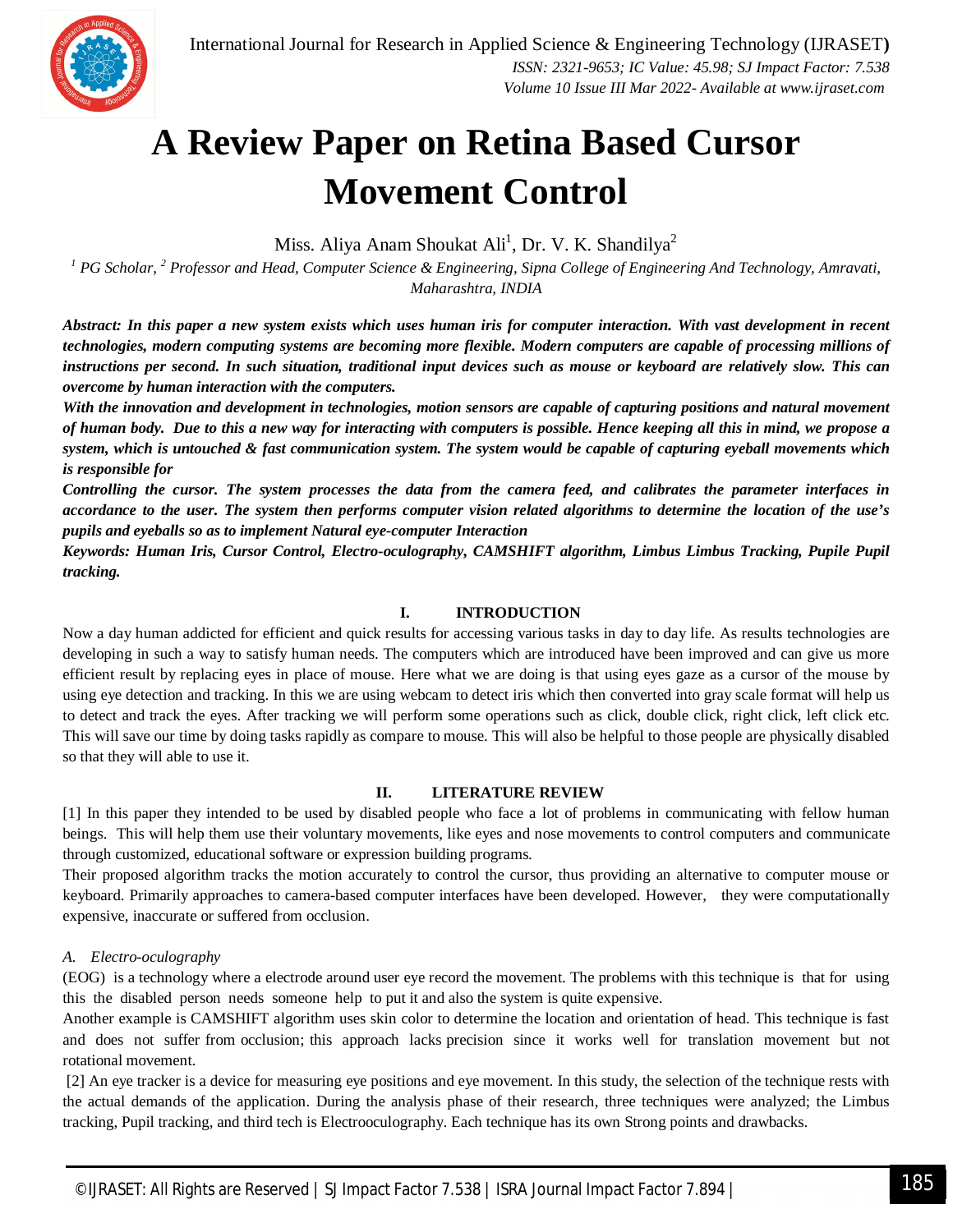



 *ISSN: 2321-9653; IC Value: 45.98; SJ Impact Factor: 7.538 Volume 10 Issue III Mar 2022- Available at www.ijraset.com*

- *1)* Limbus Limbus Tracking explains a method of tracking the eye using the limbus. The limbus is the boundary between the white sclera of the eye and the darker iris.
- *2)* Pupile Pupil tracking is a method of gaze detection that is commonly used often in conjunction with other forms of tracking. There are several reasons for this, but the main advantage is the notion of the "bright spot". Similar to the case of red eye when taking flash photographs at night, infrared can be used in pupil detection to create a high intensity bright spot that is easy to find with image processing. This bright spot occurs when infrared is reflected off the back of the pupil and magnified by the lens.
- *3)* Electro-oculography The third category uses electric potentials measured with electrodes placed around the eyes. The eyes are the origin of a steady electric potential field, which can also be detected in total darkness and if the eyes are closed. It can be modeled to be generated by a dipole with its positive pole at the cornea and its negative pole at the retina. The electric signal that can be derived using two pairs of contact electrodes placed on the skin around one eye is called Electro-oculogram.

[3] Eye tracking is somewhat unusual as a field, in that it has been the subject of intense research for decades, and yet never reached the level of accuracy, usability and cost- efficiency to become a widespread means of human-computer interaction. Countless times some new development in eye tracking has been heralded as the spark to start an HCI revolution, and each time that revolution inevitably failed to materialize. These failures led researchers to explore new directions and ideas, to the point that there are currently three major techniques which is use for this project.

First is a biological measurement technique called an Electro-Oculogram (EOG). The device consists of pairs of electrodes attached around the eye Inside of the eye is an area called the retina, which carries an electric charge gradient. When eye rotates, this charge gradient produces a potential difference between opposite sides of the eye, which can be detected by the electrons. Unfortunately, this signal is easily corrupted and tends to drift, making accurate detection difficult..

Second is the "Dark Pupil/Light Pupil" technique using infrared light? Under infrared illumination, the pupil becomes very white, almost the exact opposite of its visual-spectrum appearance. By capturing both the dark and light pupil images, the high contrast can be used via image subtraction to evaluate the pupil location with very high accuracy. Because they wanted to leverage more eye data than just pupil location, and because they wanted to use widely available equipment as much as possible, they chose not to use this method.

The final method uses plain visible-light cameras and computer-vision techniques to extract details about the position of various interesting features. The growth of the computer vision field in the last ten to fifteen years has led to a multitude of techniques that are capable of performing such analysis. Because of the variety of options, the ability to use ordinary cameras, and some group member experience in computer vision, we decided to use these techniques for our project.

[4] In iris tracking, the motion and direction of iris is detected for designing and implementing an eye tracking system for developing a human computer interface. In this paper batch mode is used for iris detection. The system allowed the users to interact with the computer system by using their eye movements. The system accurately located and detected the eyes in images with different iris positions and used this information to move the cursor accordingly as this iris has tracking method has been conducted on static images so it provided a higher degree of accuracy. The developed system is restricted to work only when the direction of iris is left, right or center. It doesn't work when the position of iris is up or down. The system is not expanded to work in real time and is not able to handle blinks and dose eyes.



**III. SYSTEM DESIGNS**

Fig. Physically Challenged Person operate cursor using his eye moment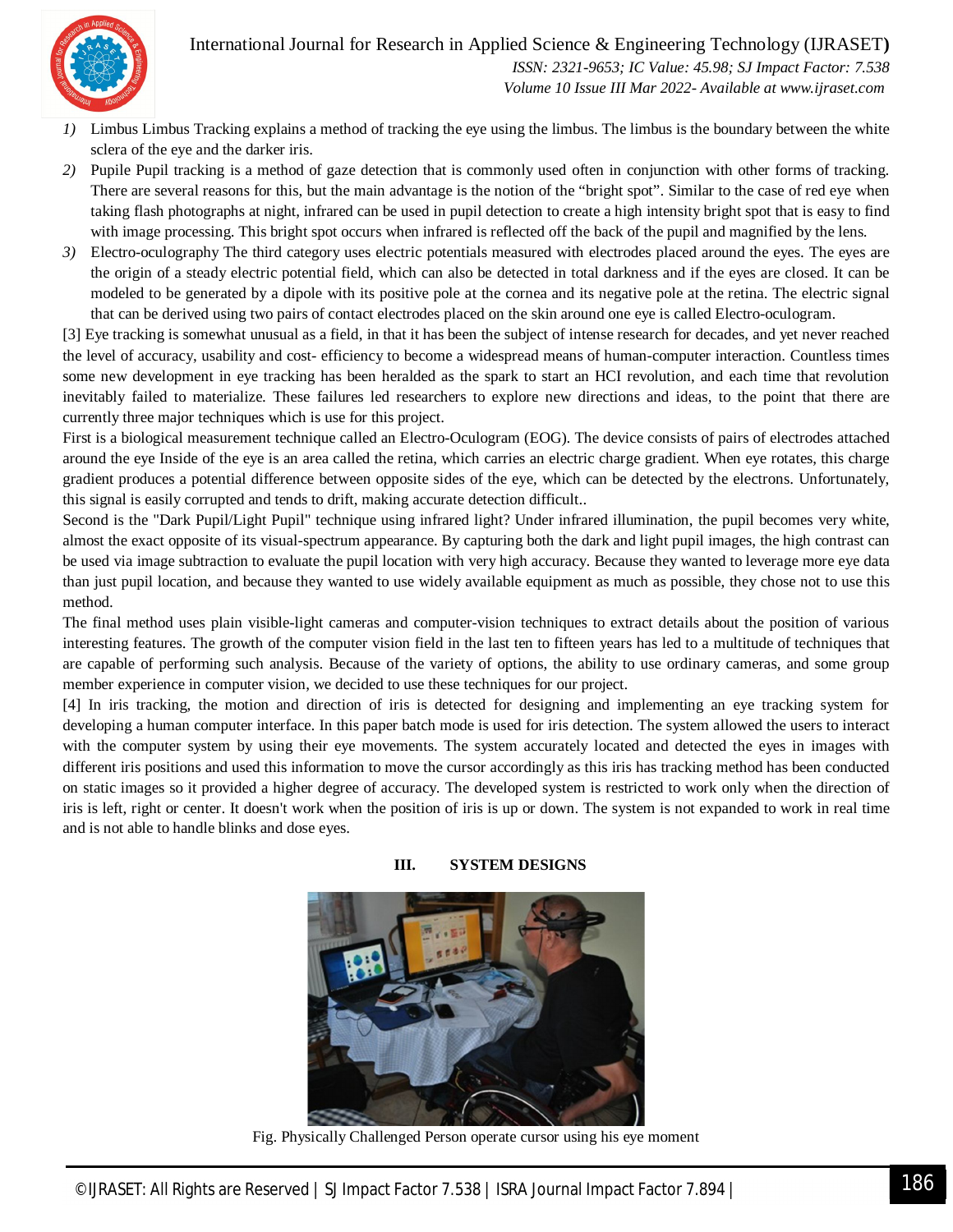

International Journal for Research in Applied Science & Engineering Technology (IJRASET**)**

 *ISSN: 2321-9653; IC Value: 45.98; SJ Impact Factor: 7.538 Volume 10 Issue III Mar 2022- Available at www.ijraset.com*

#### **IV. CONCLUSION**

This paper focuses on providing the overview about the various eye based cursor movement techniques developed or proposed. Hence we discuss & study the above Literature survey for developing low-cost based system aims to handle & also affordable for the majority of the physically challenge subjects. Thus we concluded this paper which shows how we can access our computer machine with respect to human iris.

#### **V. ACKNOWLEDGEMENT**

First and foremost, I would like to express my sincere gratitude to my **Dr. V. K. Shandilya** who has in the literal sense, guided and supervised me. I am indebted with a deep sense of gratitude for the constant inspiration and valuable guidance throughout the work.

#### **REFERENCES**

- [1] Akhil Gupta, Akash Rathi, Dr. Y. Radhika, "HANDS- FREE PC CONTROL" CONTROLLING OF MOUSE CURSOR USING EYE MOVEMENT, International Journal of Scientific and Research Publications, Volume 2, Issue 4, April 2012
- [2] Prof. Prashant Salunkhe, Miss. Ashwini R Patil "A Device Controlled Using Eye Movement", International Conference on Electrical, Electronics, and Optimization Techniques (ICEEOT) 2016.
- [3] I.!Ashwash,!W.!Hu,!G.!Marcotte,!Eye Gestures!Recognition: A!Mechanism!for!HandsF Free!Computer!Control.! http://www.cs.princeton.edu/courses/archive/fall08/cos436/FinalReports/Eye\_Gesture!\_Recognition.pdf
- [4] Mohan M. Trivedi, "Simultaneous eye tracking and blink detection with interactive particle filters" , ACM, January 2010
- [5] Sidra Naveed, Bushra Sikander, and Malik Sikander Hayat Khiyal "Eye Tracking System with Blink Detection", IEEE,2012
- [6] Shazia Azam, Aihab Khan, M.S.H. Khiyal, "design and implementation of human computer interface tracking system based on multiple eye features" JATIT‐ journal of theoretical and applied information technology, Vol.9, No.2 Nov, 2009.
- [7] Abdul Wahid Mohamed, "Control of Mouse Movement Using Human Facial Expressions" 57, Ramakrishna Road, Colombo 06, Sri Lanka.
- [8] Arslan Qamar Malik, "Retina Based Mouse Control (RBMC)", World Academy of Science, Engineering and Technology 31, 2007
- [9] G. Bradsk, "Computer Vision Face Tracking for Use in a Perceptual User Interface". Intel Technology 2nd Quarter, 98 Journal.
- [10] Jixu Chen, Yan Tong ,Wayne Grayy ,Qiang Jiz "A Robust 3D Eye Gaze Tracking System", IEEE, 2011